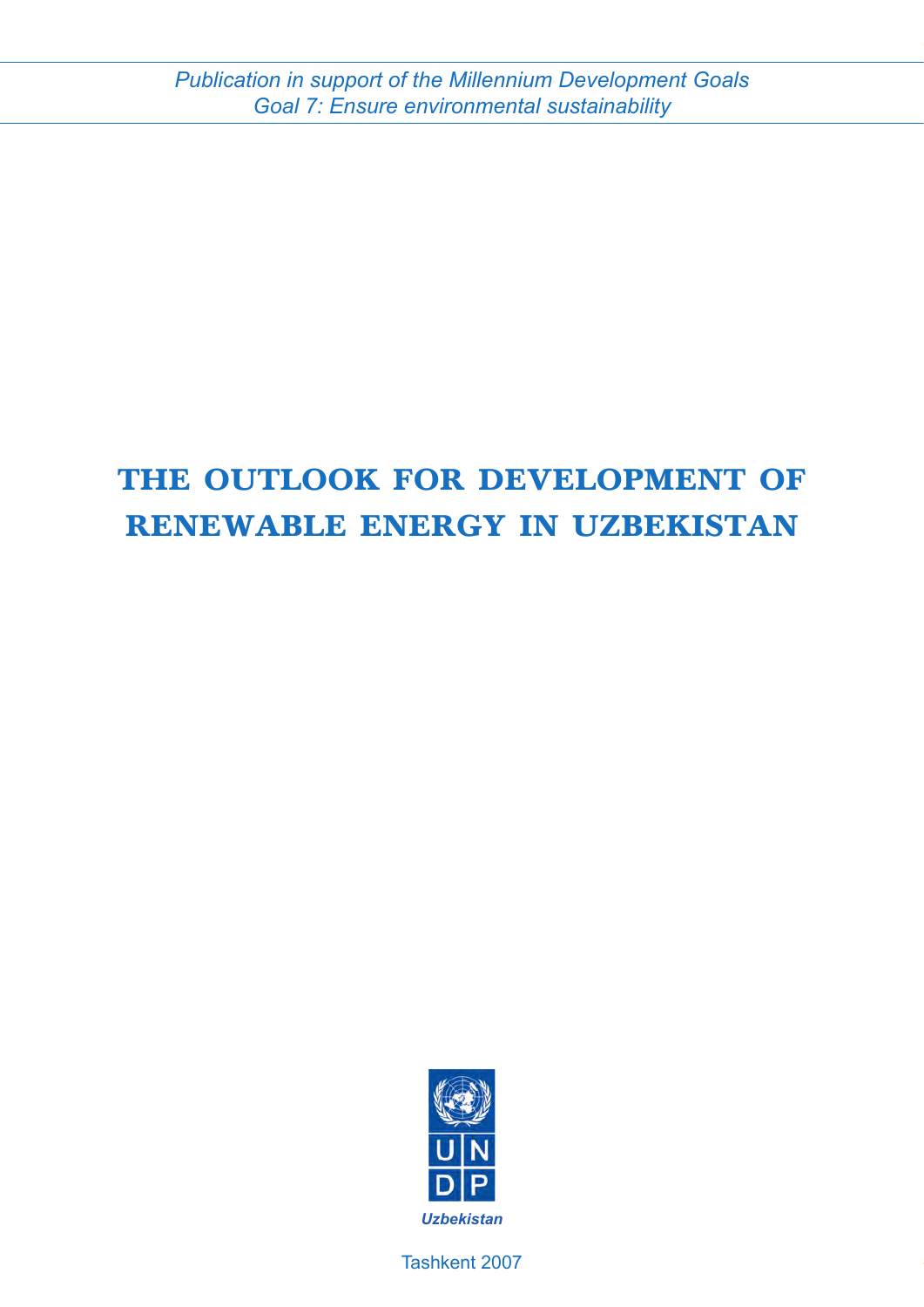UNDP is the UN's global development network, advocating for change and connecting countries to knowledge, experience and resources to help people build a better life. We are on the ground in 166 countries, working with them on their own solutions to global and national development challenges. As they develop local capacity, they draw on the people of UNDP and our wide range of partners.

©Report materials containing in present publication, can be reproduced fully or partial, without prior permission of UNDP on the assumption of reference to the source.

The analysis, proposals and recommendations expressed in this report do not necessarily represent the views of UNDP or some other organization, with which authors collaborate.

©United Nations Development Program Country Office for Uzbekistan 100029 Tashkent, Shevchenko str, 4 Tel: +998 71 120 34 50 Fax: +998 71 120 34 85 www.undp.uz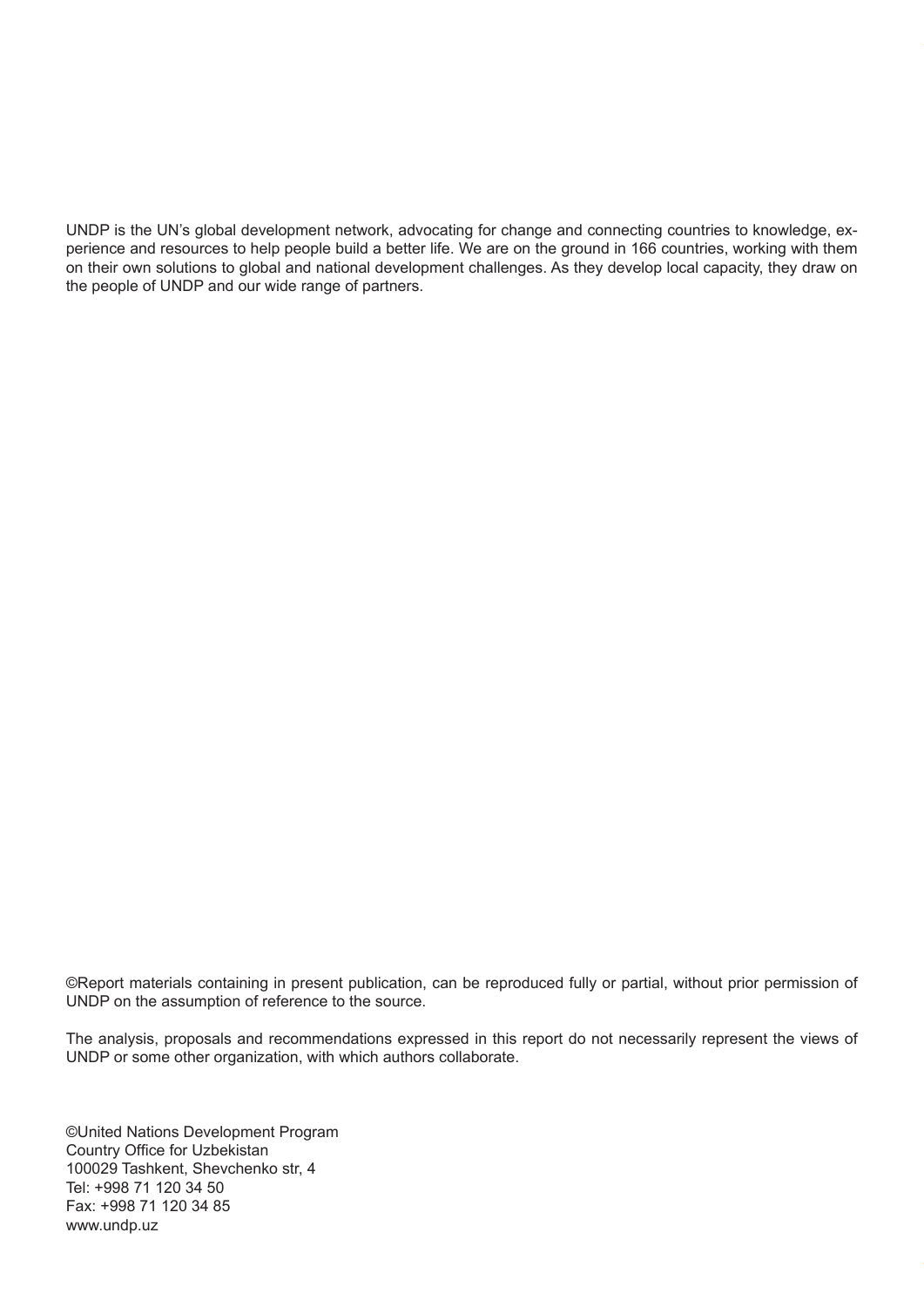# **AUTHORS' GROUP**

| <b>Leadership and Editing</b> | <b>Fikret Akcura</b>                    |  |  |
|-------------------------------|-----------------------------------------|--|--|
|                               | Dilmurod Turdiev                        |  |  |
|                               | <b>Anvar Nasritdinov</b>                |  |  |
|                               | Rano Baykhanova                         |  |  |
| <b>Authors</b>                | Temurjan Nasirov                        |  |  |
|                               | Abdumadjit Vasikov                      |  |  |
|                               | Bjarne Juul-Kristensen                  |  |  |
|                               | Liliya Zaviyalova                       |  |  |
|                               | Petr Pozychanyuk                        |  |  |
| <b>Technical Support</b>      | Gulnara Akramova                        |  |  |
|                               | William Putnam                          |  |  |
|                               | Rustam Ibragimov                        |  |  |
|                               | Renat Shaydullin                        |  |  |
| <b>Cover Design</b>           | The Outfit - Ali Sakkal and Randy Wells |  |  |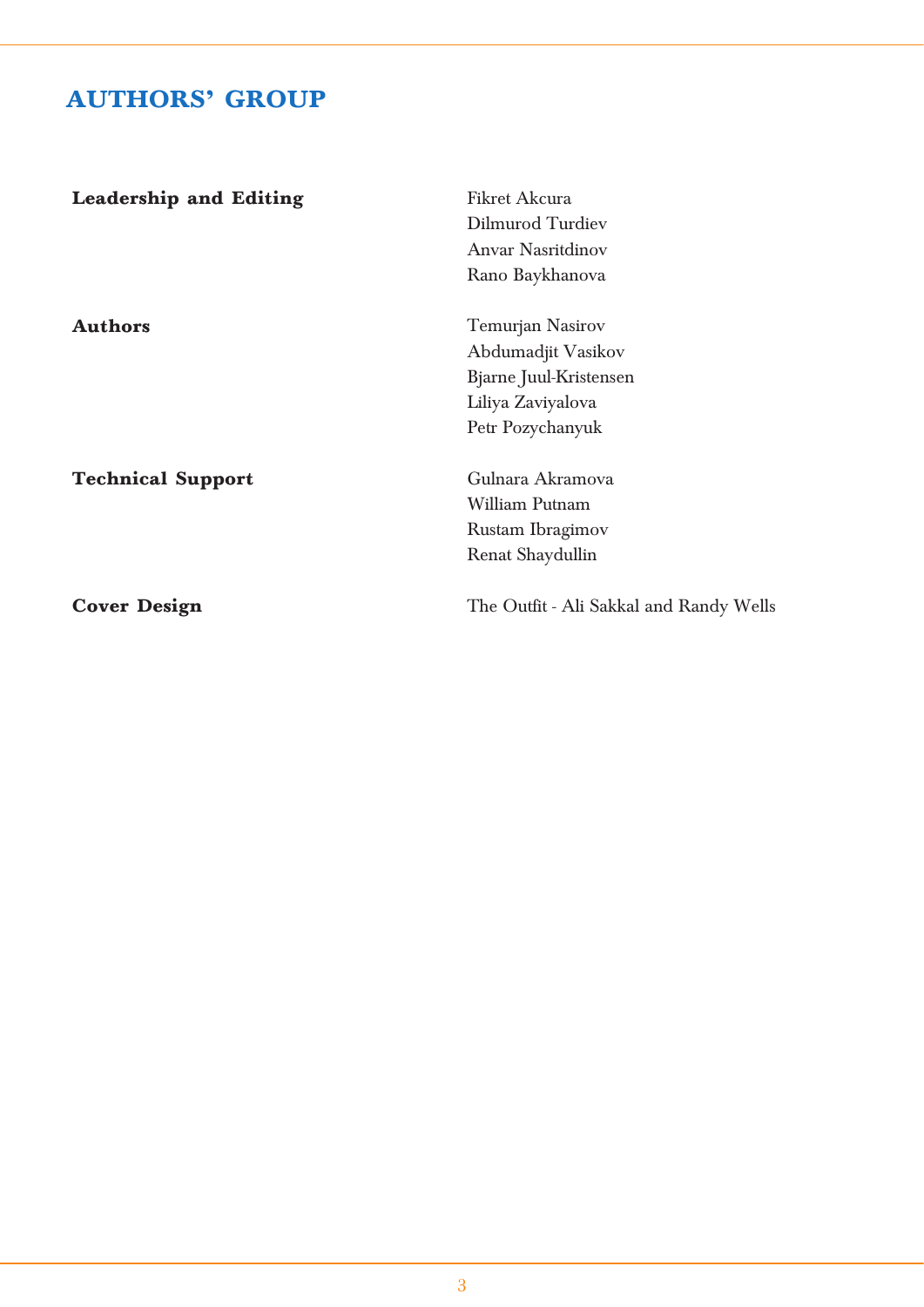#### **Foreword**

#### **First Deputy Minister of Economy of the Republic of Uzbekistan**

The progress of civilization on Earth has always been closely linked to the type and amount of energy consumed. At present, the volumes of energy consumption have reached a level which, if allowed to grow further, would impact the biosphere and hinder the future development of humanity.

Because of this potential impact, countries around the world began paying attention to the use of nonpolluting renewable energy sources during the last decades of the 20th century. Solar and wind energy sources have been of particular interest in this regard. An example of this can be seen in the growth rate of wind energy production. The present growth rate for wind energy production is only little lower than that of information technologies.

Our sunny Uzbekistan has just started developing a strategy to introduce renewable energy sources. Though the current costs related to renewable power technologies essentially exceed the costs of traditional energy technologies, it is already possible to foresee obvious areas for their introduction. For Uzbekistan it is primarily electric power plants and heat plants at low-capacity local industrial facilities and building sector facilities; the agricultural and social sector and farms and greenhouse facilities, etc. Currently, the use of renewable energy sources in the distant and hard-to-reach areas located in mountain, desert zones, and remote pastures, is quite competitive in relation to the traditional sources of energy.

This publication was prepared by UNDP in Uzbekistan to provide a comprehensive review of modern energy utilization in the country and opportunities for using renewable energy sources, not only from technical point of view, but more importantly, their economic and social implications. The authors of the publication have attempted to encompass all aspects of this problem in simple language, which will hopefully spark interest not only among experts, but also in a broader audience. In turn, this will create a basis for better efficiency and energy safety for the country.

**Galina Saidova**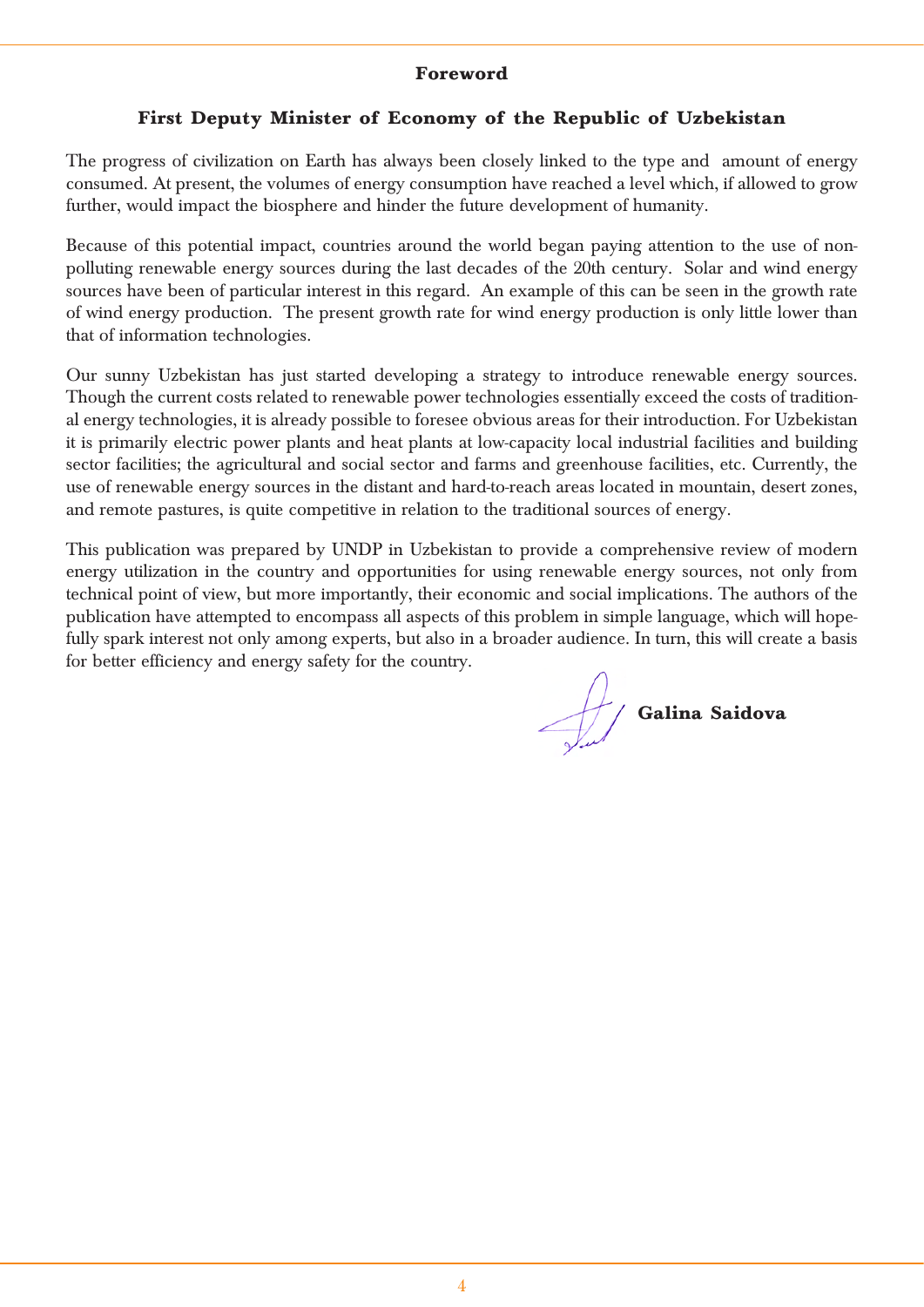#### **Foreword**

#### **UNDP Resident Representative and UN Resident Coordinator**

Uzbekistan has substantial potential in terms of renewable energy, which exceeds the current annual volumes of production of fossil fuels by a factor of three. Solar energy is the most promising renewable technology for Uzbekistan as it is accessible nationwide for many days of the year. Increasing use of solar energy in Uzbekistan can make more gas available for export while meeting the national demand for electricity and heating, especially at remote locations.

Electricity supply in Uzbekistan faces challenges – particularly, in the rural areas where 60 percent of the population live. The modernization and rationalization of power stations, transmission and distribution networks are priorities for national industrial development as well as for the improving living standards of the citizens. The development of renewable energy would free many remote locations from grid connectivity, ensuring reliable supplies while also reducing the significant transmission losses. Currently, the only renewable with some share in the energy balance of Uzbekistan is hydropower. Despite their potential, the other renewables presently make an insignificant contribution.

Along with economic development, we must think of preserving our natural resources and preventing environmental degradation. More and more effort is being expended to develop applications for new energy technologies and to use fuel and energy more efficiently. But what will make the greatest impact is the introduction of increasing amounts of renewables into the energy production mix.

So far, awareness about renewables in the country is limited and there is a shortage expertise regarding scientific and engineering aspects of solar and wind energy. This is a situation common to many developing countries, which need to follow the accelerating technological developments for the renewables, as well as set up the proper economic environment that will foster private sector involvement to deliver more solar and wind energy to the national energy mix. Among the measures to take are setting fuel and energy prices for the traditional sources that reflect as close to true cost as possible, promoting energy-efficient devices, and educating the population to conserve energy.

The purpose of this publication is to increase the awareness of the decision makers, academic circles and the general public to the potential of the renewable energy options for Uzbekistan. It tries to dispel the impression that renewables are only for rich countries or that renewable energy is economically unfeasible and promoted simply for environmental considerations. In fact, transition countries, where the energy infrastructure is being renewed to support economic revival, provide a better opportunity for introducing renewables since the aged energy infrastructure has become increasingly expensive to maintain the decades-old conventional technology.

**Fikret Akcura**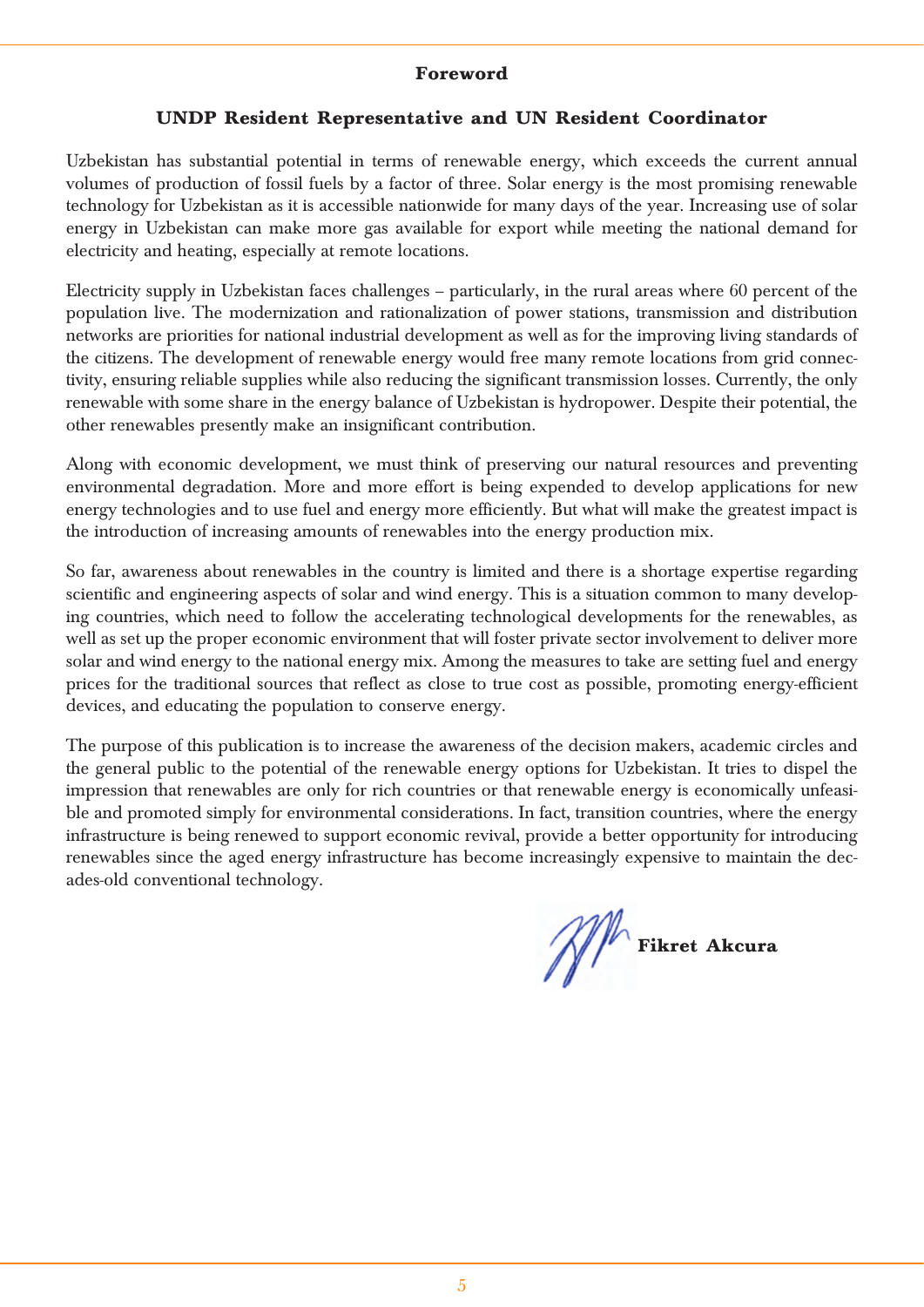# **LIST OF ABBREVIATIONS**

| <b>ADB</b>    | <b>Asian Development Bank</b>                                 |
|---------------|---------------------------------------------------------------|
| <b>CDM</b>    | Clean Development Mechanism                                   |
| <b>DANIDA</b> | Danish International Development Agency                       |
| EU            | European Union                                                |
| <b>GEF</b>    | Global Environment Facility                                   |
| <b>HPP</b>    | Hydro Power Plant                                             |
| <b>IPP</b>    | <b>Independent Power Producer</b>                             |
| <b>LPG</b>    | Liquefied Petroleum Gas                                       |
| <b>PVS</b>    | Photovoltaic Systems                                          |
| RE            | Renewable Energy                                              |
| <b>RES</b>    | <b>Renewable Energy Sources</b>                               |
| R&D           | <b>Research and Development</b>                               |
| <b>SHP</b>    | Small Hydro Power                                             |
| <b>TACIS</b>  | Technical Assistance to Commonwealth of Independent Countries |
| t.c.e.        | Ton of Coal Equivalent                                        |
| t.o.e.        | Ton of Oil Equivalent                                         |
| <b>UN</b>     | <b>United Nations</b>                                         |
| UN FCCC       | United Nations Framework Convention on Climate Change         |
| <b>UNDP</b>   | United Nations Development Program                            |
| VAT           | Value Added Tax                                               |
|               |                                                               |

## **Units**

| cal      | calorie          |
|----------|------------------|
| cub. m   | cubic meter      |
|          | Joule            |
| km       | kilometer        |
| kVA      | kilo Volt Ampere |
| m        | meter            |
| S        | second           |
| sq. m    | square meter     |
| $\rm _V$ | Volt             |
| W        | Watt             |
| kWh      | kilowatt-hour    |

## **Prefixes and multipliers**

| Prefix | Symbol | <b>Multiplier</b> | Base 10<br>notation |
|--------|--------|-------------------|---------------------|
|        |        |                   |                     |
| Tera   | T      | <b>Trillion</b>   | $10^{12}$           |
| Giga   | G      | <b>Billion</b>    | $10^{9}$            |
| Mega   | M      | <b>Million</b>    | 10 <sup>6</sup>     |
| Kilo   | k      | Thousand          | 10 <sup>3</sup>     |

## **Equivalent units of measurement**

1 t.o.e. = 10 Gcal = 41.86 GJ = 11.63 MW = 1.43 t.c.e.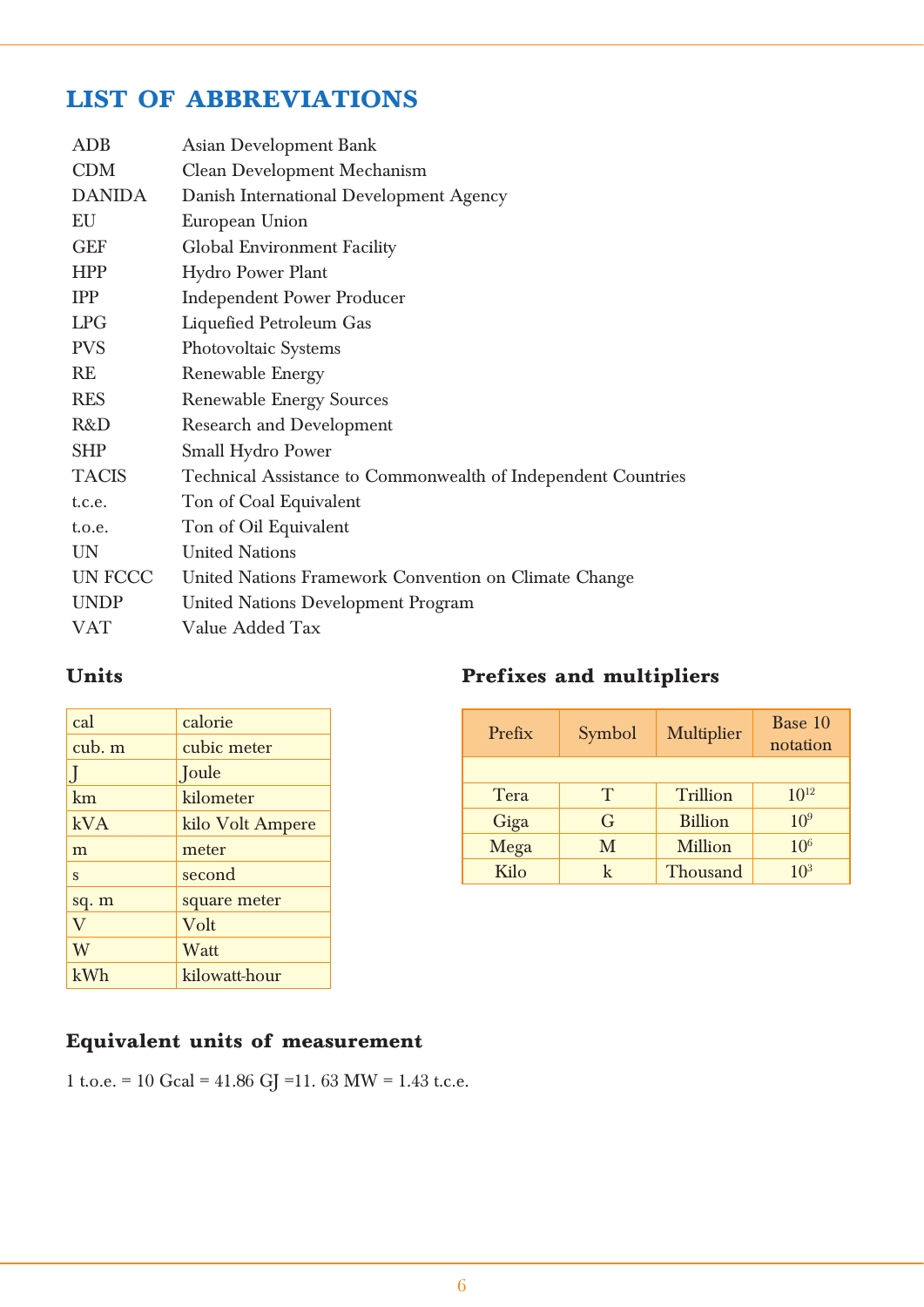# **TABLE OF CONTENTS**

| <b>EXECUTIVE SUMMARY</b>                                                          | 11 |
|-----------------------------------------------------------------------------------|----|
| Chapter 1. UZBEKISTAN'S ENERGY SECTOR                                             | 14 |
| 1.1. Uzbekistan's energy policy                                                   | 14 |
| 1.2. Energy resources                                                             | 16 |
| 1.3. Energy infrastructure overview                                               | 17 |
| Meeting consumer fuel demands                                                     | 18 |
| Power sector                                                                      | 19 |
| Meeting consumer thermal energy demands                                           | 21 |
| Energy's environmental impact                                                     | 22 |
| Chapter 2. USE OF RENEWABLE ENERGY SOURCES AROUND THE<br><b>WORLD</b>             | 23 |
| Chapter 3. TODAY'S RENEWABLE ENERGY TECHNOLOGIES                                  | 27 |
| 3.1. Uses of solar energy                                                         | 27 |
| Solar water heating                                                               | 28 |
| Solar photovoltaic systems                                                        | 30 |
| Solar electricity plants                                                          | 32 |
| 3.2. Wind-driven generators                                                       | 34 |
| 3.3. Uses of biomass                                                              | 36 |
| Biogas reactors                                                                   | 36 |
| Landfill gas from household garbage                                               | 38 |
| Biogas boilers                                                                    | 40 |
| Biomass cook stoves                                                               | 41 |
| 3.4. Small and micro Hydro Power Plants                                           | 41 |
| 3.5. Uses of thermal energy                                                       | 44 |
| Chapter 4. EXPERIENCE OF OTHER COUNTRIES WITH RENEWABLE                           |    |
| <b>ENERGY INCENTIVES AND SUPPORT</b>                                              | 46 |
| 4.1. Independent power producers                                                  | 46 |
| Laws obligating energy utilities to purchase electricity produced using renewable |    |
| energy sources                                                                    | 47 |
| Tendering policies                                                                | 49 |
| Secondary incentives                                                              | 50 |
| 4.2. Utilities and government institutions                                        | 51 |
| Renewable energy portfolio standards                                              | 51 |
| 4.3. Private investors                                                            | 52 |
| Inverted electricity tariffs                                                      | 52 |
| Investments by small rural cooperatives                                           | 53 |
| 4.4. Financing mechanisms applicable to developing countries                      | 54 |
| Micro-credit schemes                                                              | 54 |
| The use of concessions                                                            | 54 |
| Creation of renewable energy funds                                                | 54 |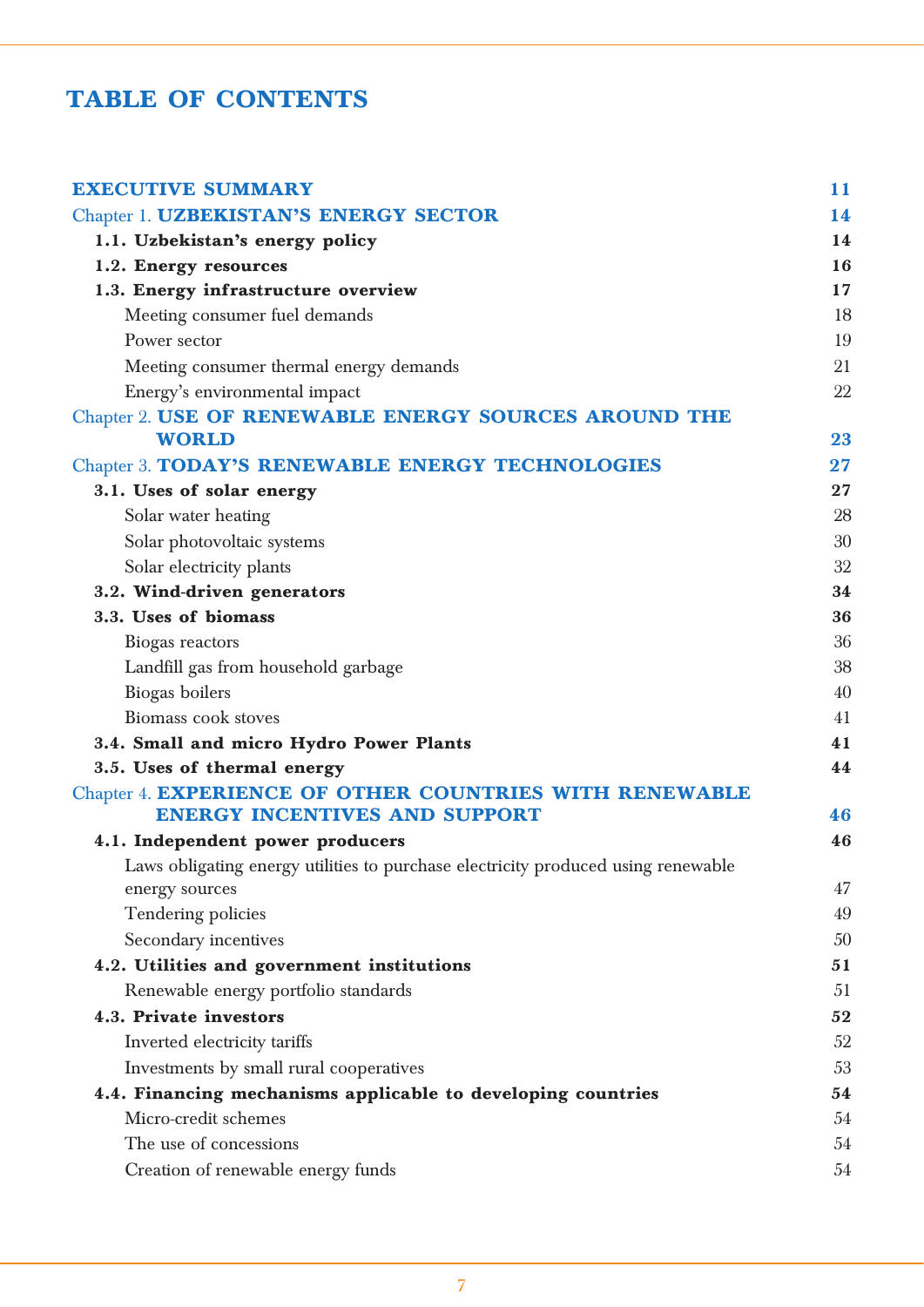| Chapter 5. THE TECHNOLOGICAL OUTLOOK FOR DEVELOPING                      |    |
|--------------------------------------------------------------------------|----|
| <b>RENEWABLE ENERGY IN UZBEKISTAN</b>                                    | 56 |
| 5.1. Renewable energy potential                                          | 56 |
| 5.2. Uses of renewable energy sources technologies in Uzbekistan         | 56 |
| Solar water heaters                                                      | 57 |
| Solar photovoltaic systems                                               | 59 |
| Small and micro hydro power plants                                       | 60 |
| Wind-driven generators                                                   | 60 |
| Biomass technologies                                                     | 61 |
| Other renewable energy technologies                                      | 62 |
| Chapter 6. THE ECONOMICS OF RENEWABLE ENERGY SOURCES IN                  |    |
| <b>UZBEKISTAN</b>                                                        | 63 |
| 6.1. Case studies and assumptions                                        | 64 |
| 6.2. Results of financial analysis                                       | 65 |
| 6.3. Possible measures to make renewable energy projects more attractive | 67 |
| 6.4. Results of economic analysis                                        | 69 |
| 6.5. Reduction of greenhouse gas emissions                               | 70 |
| 6.6. Work opportunities for local residents                              | 72 |
| Chapter 7. GOVERNMENT SUPPORT FOR RENEWABLE ENERGY                       |    |
| <b>DEVELOPMENT IN UZBEKISTAN</b>                                         | 74 |
| 7.1 The energy legislative framework                                     | 74 |
| Overview of the legislative framework for the energy sector              | 74 |
| Conditions for independent power producers                               | 76 |
| Overview of pricing policy and energy prices                             | 77 |
| 7.2 Support and incentive schemes                                        | 78 |
| 7.3 Assessment of renewable energy development mechanisms                | 80 |
| Strategic and legislative mechanisms                                     | 80 |
| Economic and financial mechanisms                                        | 81 |
| Institutional and other mechanisms                                       | 81 |
| <b>CONCLUSION</b>                                                        | 82 |
| <b>ANNEXES</b>                                                           | 84 |
| <b>LIST OF REFERENCE LITERATURE AND MATERIALS</b>                        | 86 |
| <b>GLOSSARY</b>                                                          | 88 |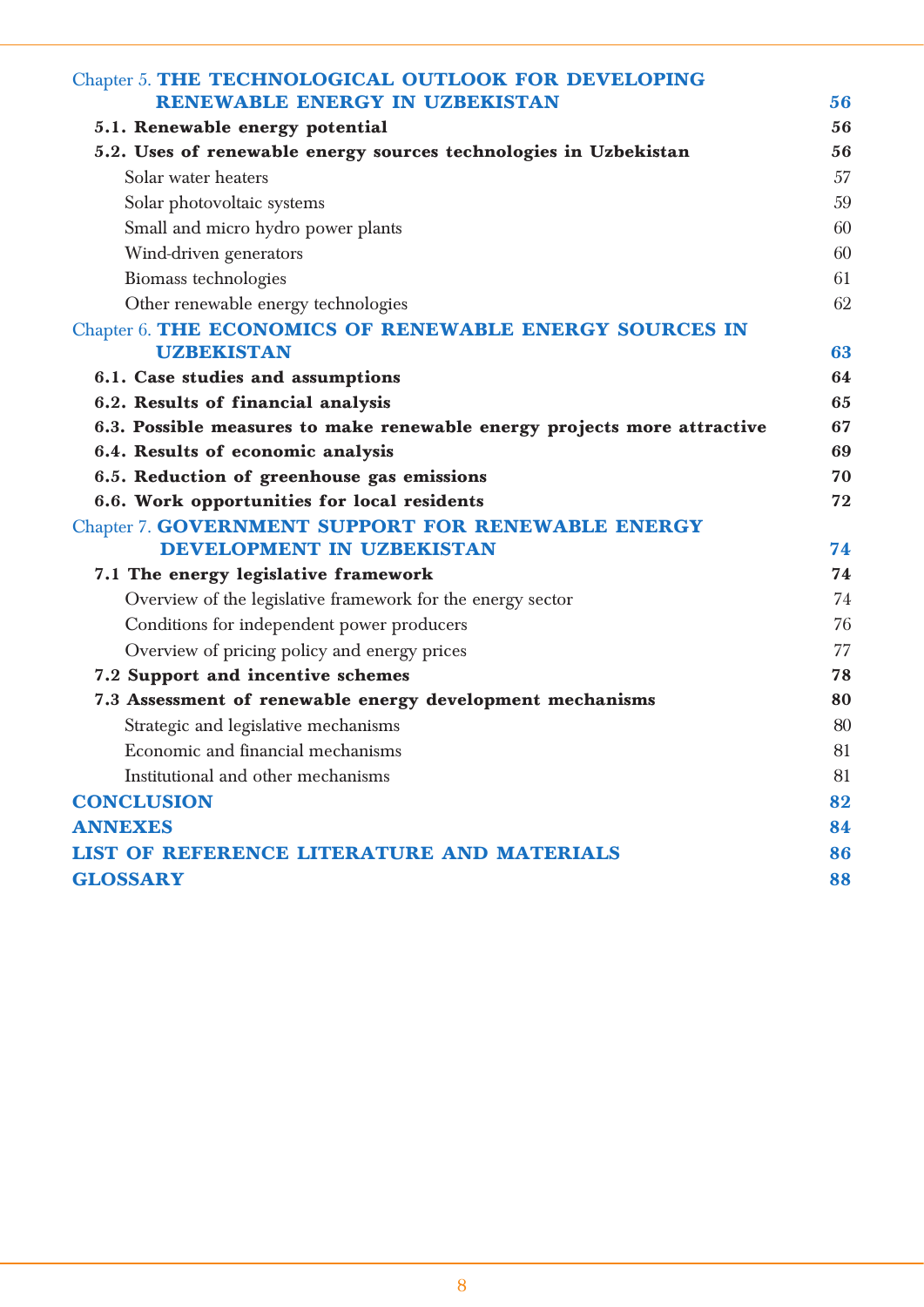### **Boxes**

| Box 1.1   | Coefficients for converting quantative indicators of energy resources into oil equiva-<br>lent (for Uzbekistan) |
|-----------|-----------------------------------------------------------------------------------------------------------------|
| Box $3.1$ | Island of Mauritius: using solar energy to desalinate water for seaside villagers                               |
| Box $3.2$ | Palestine: using solar energy to dry crops and medicinal herbs                                                  |
| Box 3.3   | Uganda: lake Victoria wind and solar energy demonstration project                                               |
| Box 3.4   | Great Britain: corrour station $-2.5$ kw battery charging wind turbine                                          |
| Box 3.5   | Chile: wind energy technologies bring down cost of electricity in rural regions                                 |
| Box 3.6   | Russia: biogas plant on livestock farm in Moscow oblast                                                         |
| Box 3.7   | Kyrgyzstan: a hybrid system with a biogas plant and a micro hydro power plant                                   |
| Box 3.8   | Estonia: biogas from landfill in Tallinn                                                                        |
| Box 3.9   | Latvia: biogas boilers in Brotseny                                                                              |
| Box 3.10  | Nepal: biogas cook stoves                                                                                       |
| Box 3.11  | Australia: micro hydro power plant supplies house with electricity                                              |
| Box 3.12  | USA: geothermal water used on college campus for heating and air conditioning                                   |
| Box $4.1$ | Clean development mechanism of the Kyoto Protocol & renewable energy                                            |
| Box $4.2$ | Tendering policies successfully implemented in Great Britain                                                    |
| Box 4.3   | USA: inverted block tariffs used in California and Vermont                                                      |
| Box 5.1   | Renewable energy sources: gross and technical potential                                                         |
| Box $5.2$ | Uzbekistan: technology transfer for local production of solar water heating panels                              |
| Box 5.3   | Uzbekistan: clean energy for the rural communities of Karakalpakstan                                            |
| Box 6.1   | Cost benefit analysis methodology                                                                               |
| Box 7.1   | Development of small hydropower in Uzbekistan                                                                   |
| Box 7.2   | Licensing of electricity production                                                                             |
| Box 7.3   | Price regulation documents                                                                                      |

## **Charts**

| Figure 1.1 | Production structure of primary fuel and energy resources in Uzbekistan (2003) |  |  |  |
|------------|--------------------------------------------------------------------------------|--|--|--|
|            |                                                                                |  |  |  |

- Figure 1.2 Structure of hydrocarbon production in Uzbekistan (2003)
- Figure 1.3 Coal production and composition in Uzbekistan
- Figure 1.4 Structure of thermal power plant fuel consumption in Uzbekistan (2002)
- Figure 1.5 Structure of electricity consumption for Uzbekistan (2003)
- Figure 2.1 Structure of the world's energy supply (2001)
- Figure 2.2 Worldwide development of photovoltaic energy
- Figure 2.3 Development of solar heating in Europe
- Figure 2.4 World development of wind energy
- Figure 3.1 Frost proof solar water heater with heat exchanger
- Figure 3.2 Schematic diagrams of passive and active solar water heater systems
- Figure 3.3 Positioning of solar panels to heat water on the latitude of Sydney, Australia
- Figure 3.4 Solar power tower
- Figure 3.5 Design of a typical wind-driven generator
- Figure 3.6 Schematic diagram of a biogas generator
- Figure 3.7 Typical landfill gas extraction system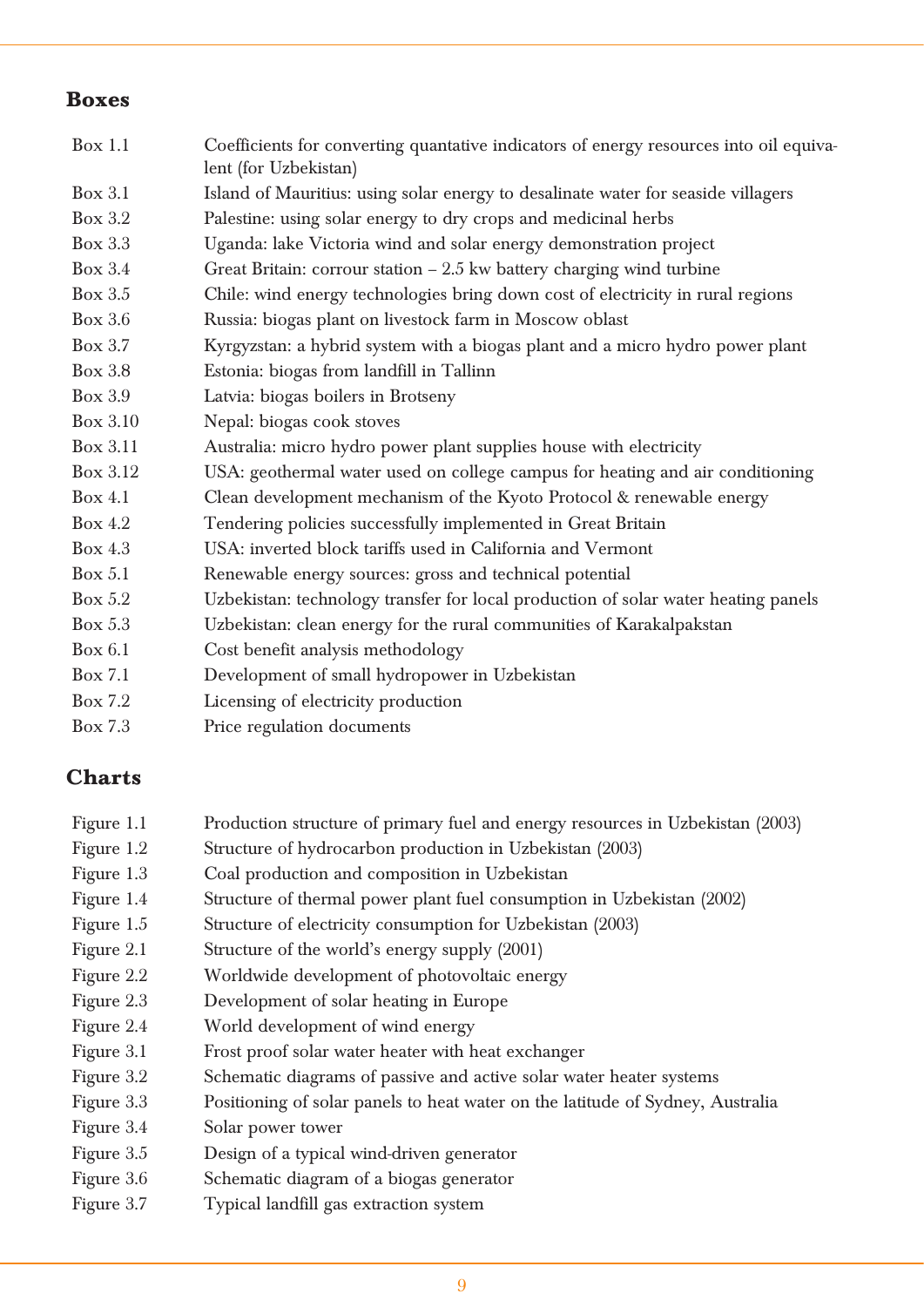| Figure 3.8   | Schematic diagram of a typical small hydro power plant                      |
|--------------|-----------------------------------------------------------------------------|
| Figure 3.9   | Fundamental principle of thermal energy use                                 |
| Figure 5.1   | Uzbekistan's renewable energy sources potential                             |
| Figure 6.1   | Financial payback period, low energy prices with no carbon credits scenario |
| Figure 6.2   | Financial payback period, high energy prices with carbon credits scenario   |
| Figure 6.3   | Economic payback period, low energy prices scenario                         |
| Figure 6.4   | Economic payback period, high energy prices scenario                        |
| Figure $6.5$ | CO <sub>2</sub> emissions per kWh of electricity or thermal energy produced |
| Figure 6.6   | Cost of CO <sub>2</sub> emissions reductions, low energy prices scenario    |
| Figure 6.7   | Cost of CO <sub>2</sub> emissions reductions, high energy prices scenario   |
|              |                                                                             |

## **Tables**

| Table 1.1 | Production of primary fuel-energy resources                             |
|-----------|-------------------------------------------------------------------------|
| Table 1.2 | Hydropower balance for Uzbekistan                                       |
| Table 2.1 | World photovoltaic market                                               |
| Table 3.1 | Approximate solar panel cost factors                                    |
| Table 3.2 | Capital investments in geothermal plants                                |
| Table 4.1 | Germany: purchasing rates for electricity from renewable energy sources |
| Table 4.2 | Wind energy in Spain                                                    |
| Table 5.1 | Uzbekistan's renewable energy potential                                 |
| Table 5.2 | Solar water heaters in Uzbekistan                                       |
| Table 5.3 | Solar photovoltaic systems in Uzbekistan                                |
| Table 6.1 | Selection of case studies                                               |
| Table 6.2 | Results of financial viability analysis                                 |
| Table 7.1 | Energy prices in Uzbekistan as of 1 April 2006                          |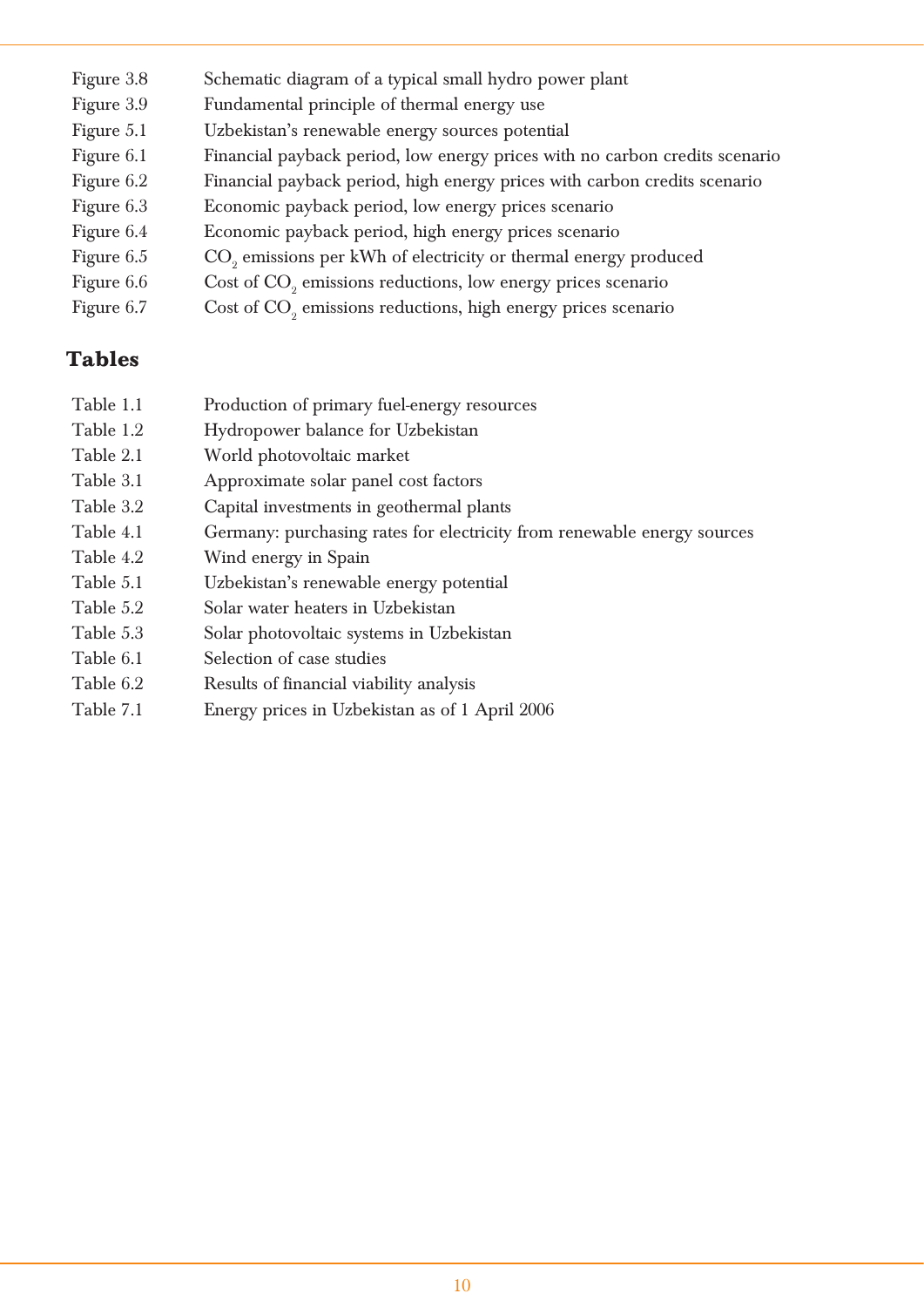The singularly important role energy plays in human lives, and in society as a whole, has made it possible to increase many times over the possibilities for satisfying various human and social needs. The progress of human civilization has always been closely associated with the amount and types of energy utilized.

The energy intensity of economic development has increased so much during the 20th century, and especially the last 40 years, that its effects on the global environment have become noticeable. The global warming is closely linked to the gases emitted by the thermal power plants using fossil fuels, as well as the exhaust gases from the ever growing number of internal combustion engines. In the last 40 years, more fossil fuels have been extracted than throughout the rest of the entire history of the human race, and the appetite of the world is not likely to abate during this century. The current world demand for fuel is on the order of 12 billion tons of oil equivalent (t.o.e.) per year (roughly 2 t.o.e. per person, globally) [1]. The demand is expected to continue to grow.

Fossil fuels – petroleum, natural gas, uranium and coal – are the mainstay of the world's energy supplies and shall continue to be for the foreseeable future, although the new reserves are always at more remote locations and less easy to extract. Given current levels of consumption, known reserves of petroleum are expected to last another 45-50 years, natural gas another 70-75, coal another 165-170, lignite another 450- 500, and nuclear fuel for many years [1, 2, 3].

The geographical distribution of reserves of fossil fuels is uneven and the geological conditions of those reserves vary greatly. As a result, supplies are concentrated in a small number of countries which are not necessarily the major consumers, leading to supply-demand frictions. Beyond that much harm is done to the environment by the extraction, refining, transport and utilization of fossil fuels.

Further economic development and population growth will inevitably increase energy production, use of fossil fuels and the attending environmental impact. The more environmentally-friendly energy technologies have yet to make any significant impact on that picture.

Hydropower potential of rivers, reservoirs and irrigation canals; solar energy; wind energy; biomass energy (including energy from household wastes); tidal energy and energy from ocean waves; and geothermal energy constitute the range of alternative energy options. Renewable sources of energy are theoretically very desirable but the costs associated with them and the conditions in which they produce energy make their use less attractive. Unless the considerations of global warming compel, they are likely to remain marginal in the short term.

Usually, renewables are not able to provide a continuous or large amount of energy that would meet the needs of any sizeable community or industrial plant. Hence, they are either small in scale, suited to isolated application, or must be supplemented by the customary energy sources. Solar panels and wind farms of any size for electricity production have to be well designed to minimize their unfavorable effects on the immediate vicinity of their location. Hydrogen energy may prove quite polluting, if the broader production process of hydrogen is factored in.

While nuclear energy is seen as a short-term solution against greenhouse gas emissions, one has to remember the radioactive byproducts which have harmful effects for thousands of years and have to be kept isolated. When those are considered, the high cost of nuclear energy fully emerges.

Of course, the best help to preserving our natural resources and preventing environmental degradation is through efficient production and use of energy. More and more effort is being expended to develop applications for new energy technologies (combined heat and power production, fuel cells, coal gasification, and various types of liquid synthetic fuel), to use fuel and energy more efficiently, and to introduce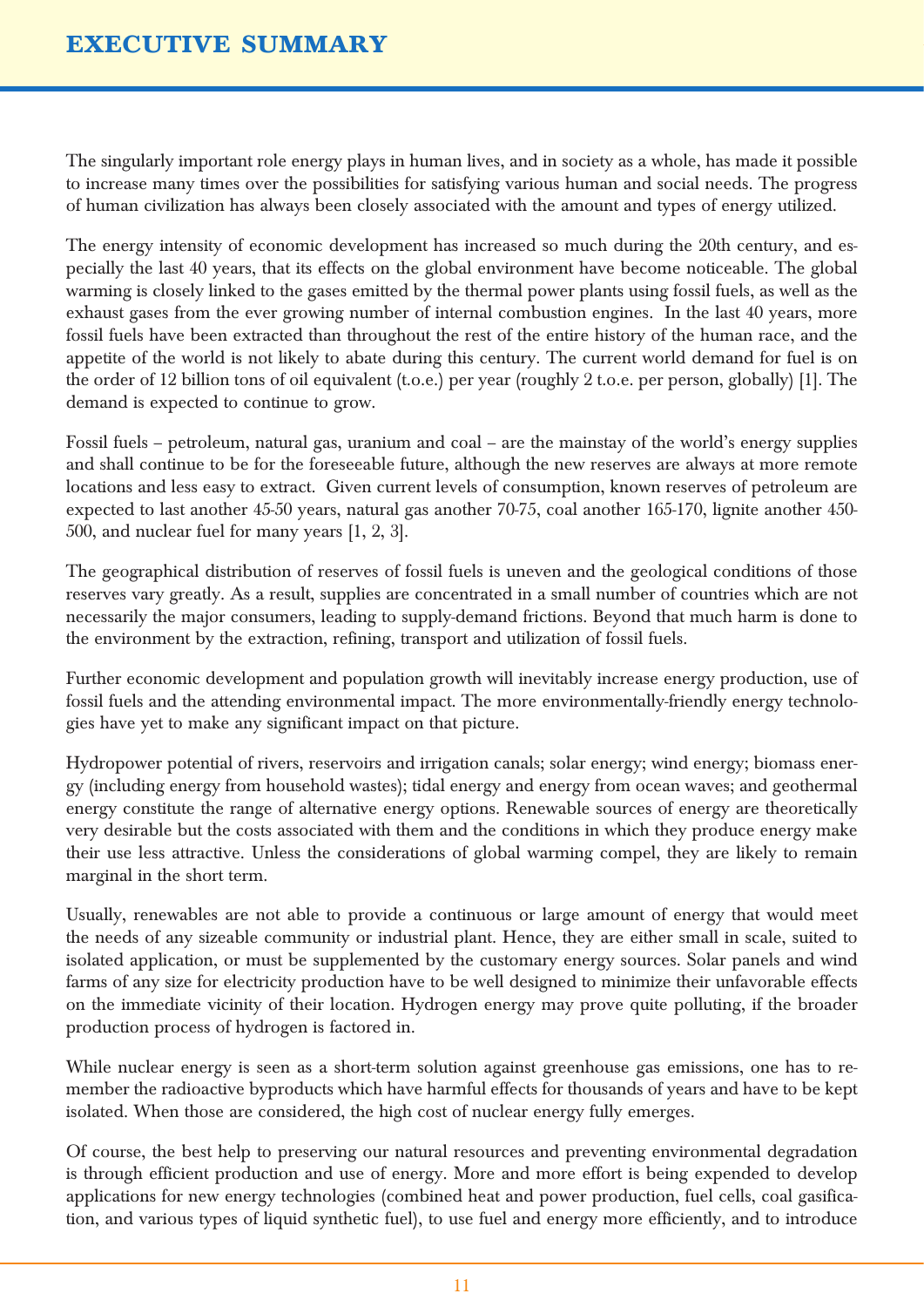increasing amounts of renewables into the energy production mix. Demand-side attention is also important. We must use energy more carefully so that we do not have to produce it unnecessarily, depleting precious resources and adding to environmental degradation. That requires setting energy prices that reflect as close to true cost as possible, produce energy-efficient devices, and educate the population to conserve energy.

Another benefit of renewables is that they allow hydrocarbon resources to be more useful as the raw materials for the petrochemicals industry rather than simply been burned away to generate electricity. Renewable energy can potentially become the only economically feasible, accessible and reliable source of energy for remote settlements.

At the same time, renewable energy does have some disadvantages: variability in time, low energy flow density, and high unit cost. Hence, renewable energy has been encouraged through government incentives. Whereas the subsidies on renewables are quite clear, the many subsidies on the conventional fuels and power generation technologies are hidden and a direct comparison therefore can be quite misleading. It is likely, if the whole chain of energy production is systematically subjected to an economic analysis, that renewables would emerge as not more expensive than the conventional ones. Considering that the renewables technology has much development potential and that economies of scale are yet to be reflected in any measure, the potential for renewables in a true market economy may not be as unfavorable as currently portrayed.

In Uzbekistan, a transition economy whose energy market is pretty far from reflecting true market behavior, it is much more important that the potential of renewables be investigated properly in order to determine their true potential for the country's future. Renewable energy, like any other new technology, is in need of certain government support schemes for its adoption and development. It has been the experience of countries which make significant use of those technologies that government support schemes can be political and legislative in addition to purely economic. The greater part of such support schemes practiced around the world can be introduced in Uzbekistan in stages.

In order to put the renewables within context and decide on the support schemes, first of all, Uzbekistan needs to formulate its overall Energy Strategy, and then place the renewables within that before considering how, and to what extent, it will support renewable energy technologies, and to what degree domestic development versus imported technologies would be sought.

Based on material in the *UNDP Project Report on Review Studies for National Strategy on Renewable Energy in Uzbekistan*, and materials relating to a number of other international renewable energy projects, this publication is conceived primarily as a survey of the current status of energy in Uzbekistan as it relates to the outlook for using renewables in Uzbekistan.

This publication does not propose specific solutions nor does it assess the security of the energy supply of Uzbekistan and its regions, much less propose a renewables development strategy. The purpose of this publication is to make the decision makers, academic circles and the general public more aware of the potential of the renewable energy options for Uzbekistan. It tries to dispel the impression that renewables are only for rich countries or that renewable energy is economically unfeasible and promoted simply for environmental considerations. In fact, transition countries, where the energy infrastructure is being renewed to support economic revival, provide a better opportunity for introducing renewables since the aged energy infrastructure has become increasingly expensive to maintain with its decades-old conventional technology.

Chapter 1 presents an overview of the status of Uzbekistan's energy sector and its infrastructure. A general overview of renewable energy in the world is provided in Chapter 2, while Chapter 3 goes deeper into the technology of renewables. Chapter 4 provides the significant lessons drawn from the experience of the countries which have led the renewable energy field so far. The general potential for renewables in Uzbekistan and the technological dimension of developing renewable energy in Uzbekistan are covered